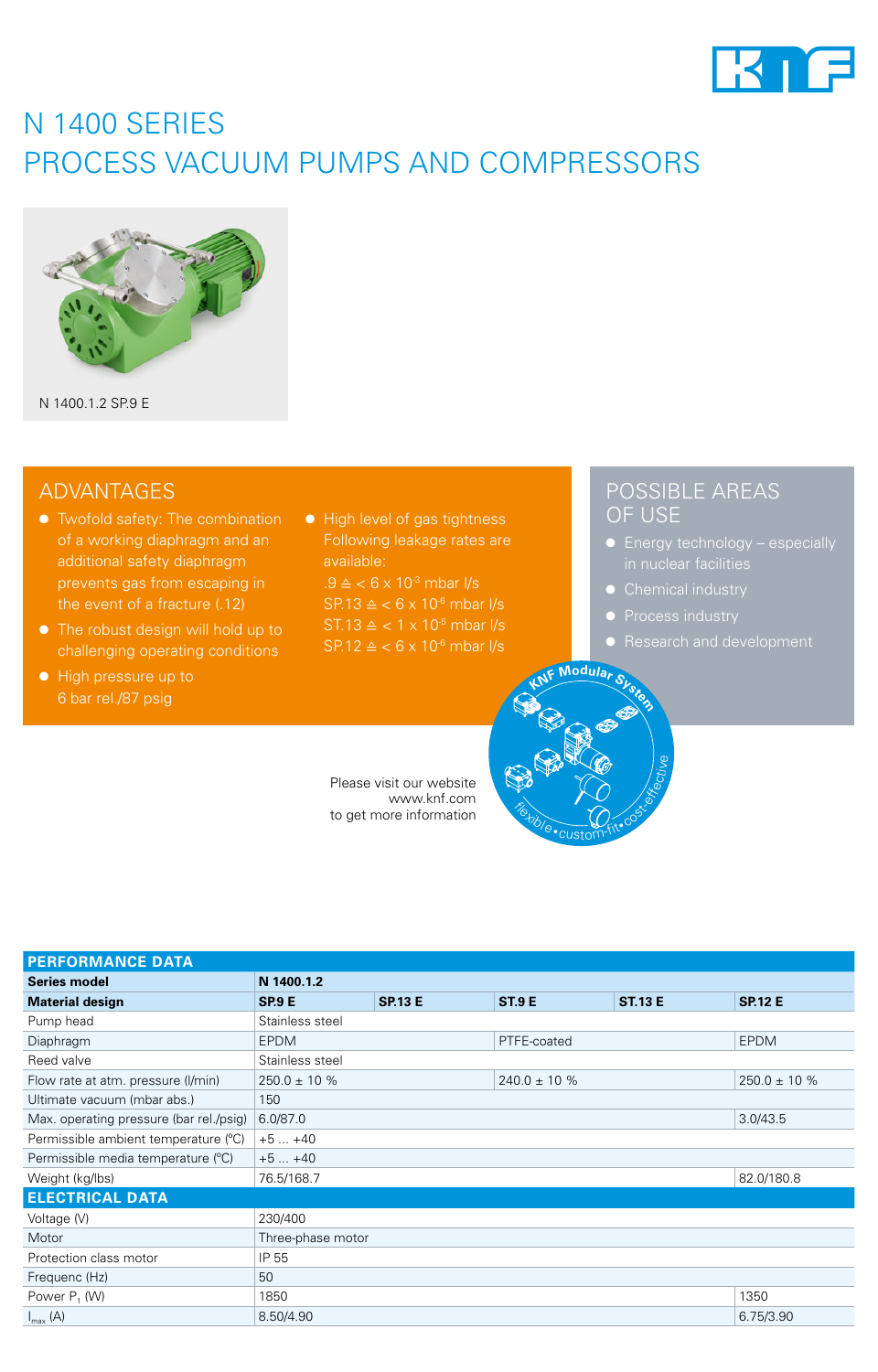| <b>ACCESSORIES</b>                                     |          |
|--------------------------------------------------------|----------|
| <b>Description</b>                                     | Part No. |
| Base plate with rubber-bonded metals                   | 304476   |
| Connection water cooling $S \cdot .9 \mid S \cdot .13$ | 305444   |
| Connection water cooling SP.12                         | 305445   |
| Wrench for retainer plate                              | 018816   |

| <b>SPARE PARTS</b>              |          |
|---------------------------------|----------|
| <b>Description</b>              | Part No. |
| N 1400.1.2 SP.9 E   SP.13E      |          |
| Diaphragm                       | 027252   |
| Reed valve                      | 003475   |
| O-ring D55x3.0 EPDM             | 047016   |
| O-ring (.13 only) D150x3.0 EPDM | 047372   |
| O-ring (.13 only) D34x3.0 EPDM  | 047373   |
| N 1400.1.2 ST.9 E   ST.13 E     |          |
| Diaphragm                       | 118095   |
| Reed valve                      | 003475   |
| O-ring D55x3.0 FPM              | 002458   |
| O-ring (.13 only) D150x3.0 FPM  | 002461   |
| O-ring (.13 only) D34x3.0 FPM   | 045499   |
| N 1400.1.2 SP.12 E              |          |
| Working diaphragm               | 027252   |
| Safety diaphragm                | 047379   |
| Reed valve                      | 003475   |
| O-ring D55x3.0 EPDM             | 047016   |
| O-ring D150x3.0 EPDM            | 047372   |
| O-ring D34x3.0 EPDM             | 047373   |

The performance values for the series models shown on this data sheet were determined under test conditions. The actual performance values may differ and depend in particular on the usage conditions and therefore on the specific application, on the parameters of the components involved in the user's system and on any technical modifications carried out which deviate from the standard configuration or the as delivered condition.

If individual designs have been created for specific customers on the basis of series models, other technical performance data may apply.

Before operation begins, the relevant operating instructions and/or assembly or installation instructions should be read and the safety information contained in these instructions should be noted.

KNF reserves the right to make changes to the product and the associated documentation without prior notice to the customer.



**www.knf.com**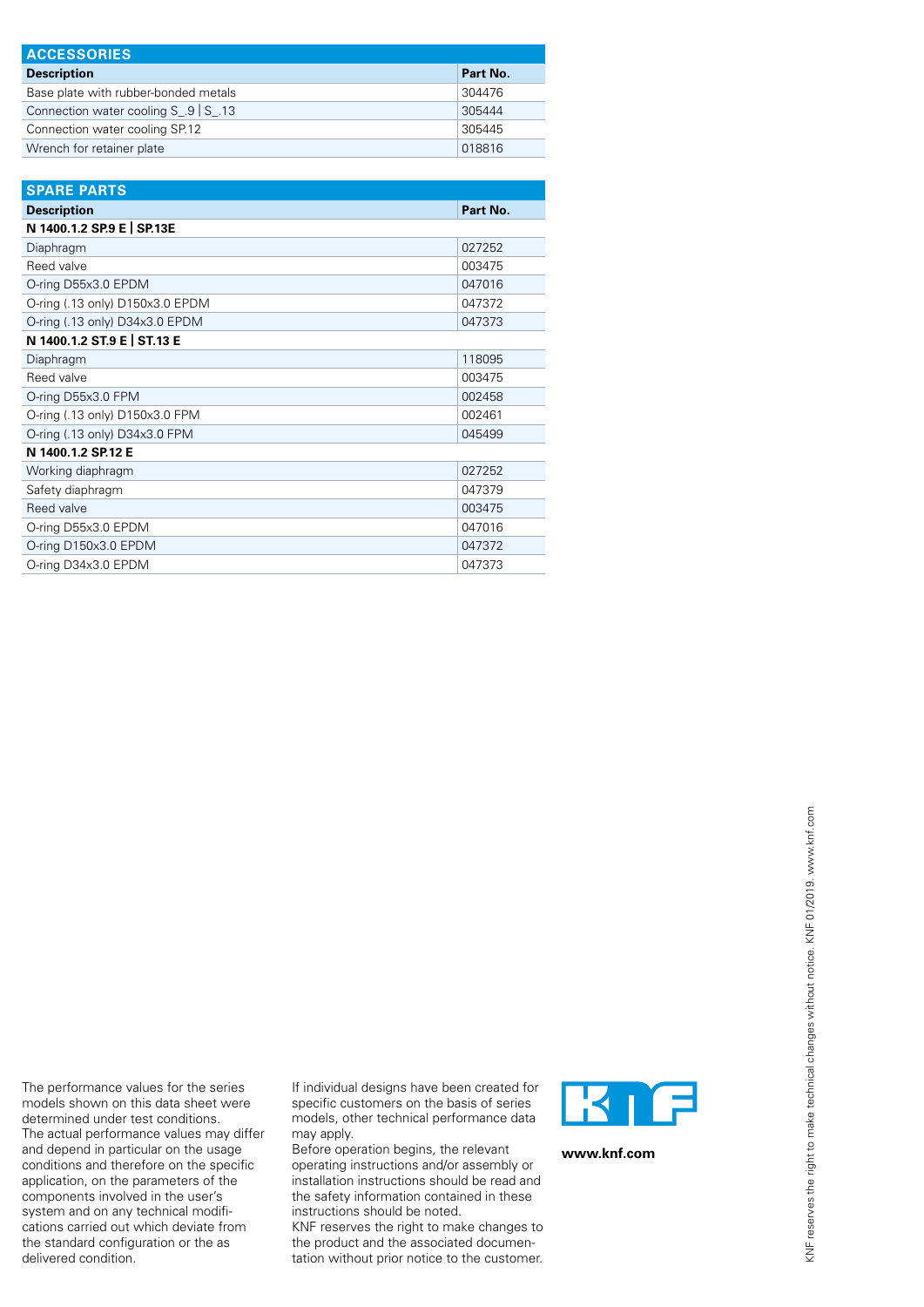## N 1400.1.2 SP.9 E | SP.13 E | ST.9 E | ST.13 E

#### **PERFORMANCE DATA**

| <b>Series model</b> | Flow rate at<br>atm. pressure<br>(1/min) | Max. operat-<br>ing pressure<br>(bar rel./psig) | <b>Ultimate</b><br>vacuum<br>(mbar abs.) |
|---------------------|------------------------------------------|-------------------------------------------------|------------------------------------------|
| N 1400.1.2 SP.9 E   | $250.0 \pm 10\%$                         | 6.0/87.0                                        | 150                                      |
| N 1400.1.2 SP.13 E  | $250.0 \pm 10\%$                         | 6.0/87.0                                        | 150                                      |
| N 1400.1.2 ST.9 E   | $240.0 \pm 10\%$                         | 6.0/87.0                                        | 150                                      |
| N 1400.1.2 ST.13 E  | $240.0 \pm 10\%$                         | 6.0/87.0                                        | 150                                      |

Flow rate determined at 20 °C, 1013 mbar abs.

(Pressure 0 to 1013 mbar abs. in accordance with ISO 21360-1/2)

#### **N 1400.1.2 S\_.9 E | S\_.13 E**



#### **N 1400.1.2 SP.9 E | SP.13 E**



Flow rate determined at 20 °C, 1013 mbar abs. (Pressure 0 to 1013 mbar abs. in accordance with ISO 21360-1/2)

#### **PUMP UP TIME FOR 20 LITER VESSEL N 1400.1.2 S\_.9 E | S\_.13 E |**



#### **N 1400.1.2 ST.9 E | ST.13 E**



Flow rate determined at 20 °C, 1013 mbar abs. (Pressure 0 to 1013 mbar abs. in accordance with ISO 21360-1/2)